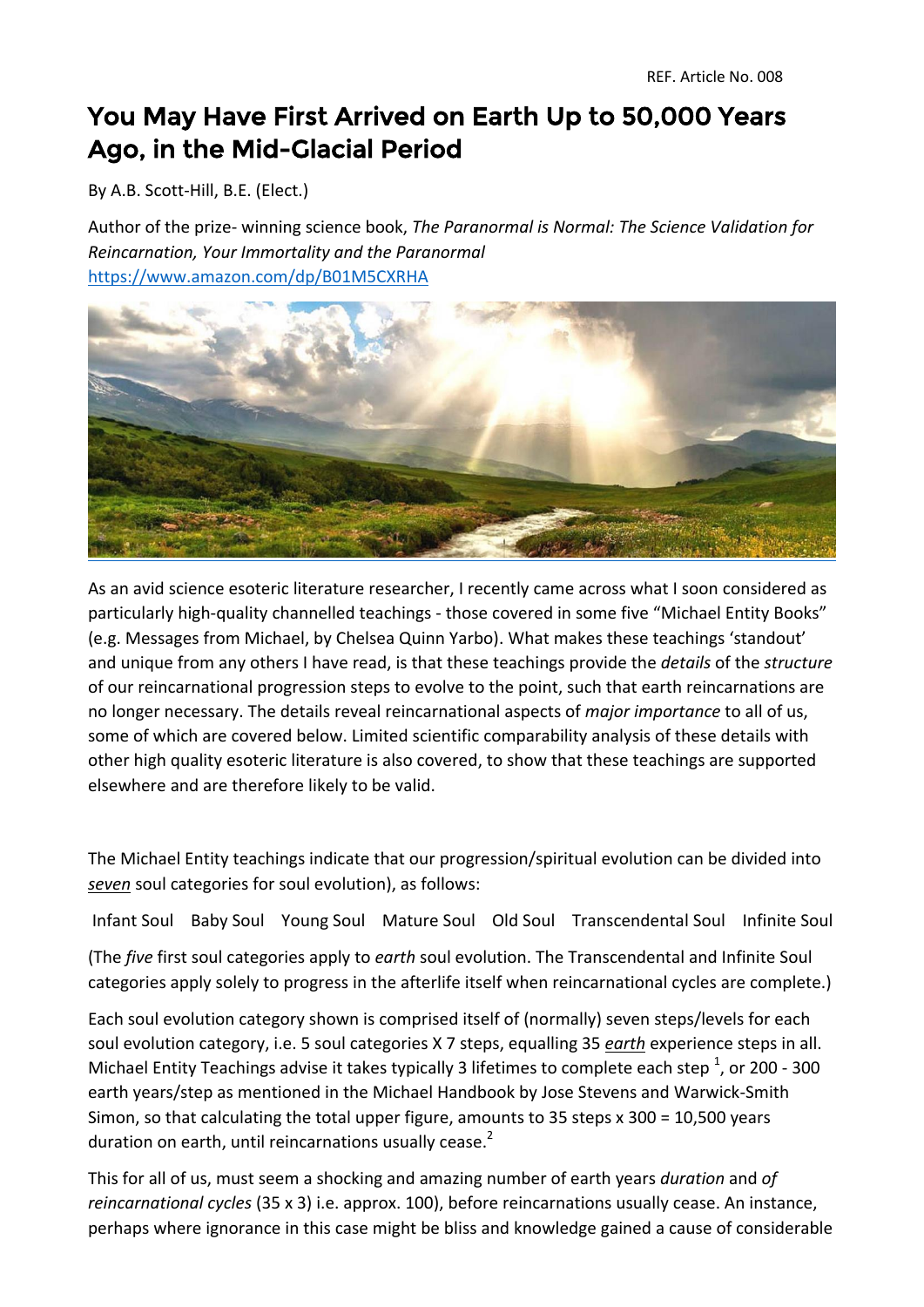concern – in that we inevitably must spend so much time on earth before we permanently reside in an afterlife. Concern enlarges surely, when one perhaps realises that the above excludes the additional time (which could be substantial), one additionally must spend between lives. (There is though some reassuring comment on this within the Michael Entity teachings, and my comments mentioned below).

Although not covered in the Michael Entity teachings (as far as I am aware), we can gain some idea of the effect of between lives afterlife duration spent on total *elapsed* earth years, by looking at some *between* lives 'Cases' described by Dr Michael Newton, in his best seller book, "Journey of Souls" to gain details of client's after-life experiences using regressive hypnosis over some 40 years of his professional career. For instance, he mentions a regression case where a client had been reincarnating for a *total elapsed time* of 30,000 years, another for 70,000 years.<sup>3,4</sup> and mentioned that, "rapid acceleration was uncommon" <sup>5</sup>, and gave examples where he said, "One of my clients has not been able to conquer envy for 850 years in numerous lives." <sup>6</sup> Another, ... "spent nearly 1700 years …seeking authoritative power over others". Older souls though, he said, "reincarnate less." $^7$ .

The greatest earth duration Newton mentioned in his book, turned out to be a *very advanced*  transcendental soul, a woman, whom he met and regressed as a chance encounter, "whose first lives", he said, occurred at, "the beginning of the *interglacial period*, which lasted from 130,000 to 70,000 years ago." Following hypnotic regression, she gave a fascinating dialogue which Newton customarily tape recorded and included in his "Journey of Soul's" book, of her "living in caves and enduring bitter cold 50,000 years ago." <sup>8</sup>.

Given all this, one might well ask, how does all this start and where does it end? The Michael Entity Books ("Messages from Michael'' and "The Michael Handbook") and an excellent website: [www.michaelteachings.com](http://www.michaelteachings.com/) - all discuss a start point and an end point which rounds out and completes an overview of the structure of what befalls us all - both *before* commencing and *afte*r following our approx. 100 reincarnational cycles on earth. In view of the importance of this, the following are direct Michael Entity quotes.

The first is from the book "The Michael Handbook", where it says, "…the Tao [God] casts out fragments of itself in the form of bright pure energy - sparks of consciousness [i.e. us, here on earth]. Each fragment goes through separation processes that make it distinct, colourful and different both from the Tao [God] and from its fellow fragments. The fragments wishing to go to the physical plane stay in a holding zone where they form an entity, or oversoul with 800 to 1200 other fragments, who wish to have similar experiences. Each fragment chooses a role and maps out what it seeks to accomplish during the cycle. On leaving the holding zone, the group of fragments (an entity) is *too powerful* to incarnate in a separate body so it separates back into its 800 to 1200 fragments. Each fragment [you, and I] then incarnate on earth as a unique individual..." <sup>9</sup>.

(It is interesting, noteworthy and validating that the Michael Newton Book, "Destiny of Souls" strongly supports the necessity to restrict energy for incarnations on earth - saying that *even* for fragments, "All souls who come to earth leave a part of their energy behind in the spirit world." He explains this fully, similarly involving power/energy issues in subsequent pages). $^{\prime\prime}$  10

The book, "Messages from Michael" summarises our pre-reincarnational and after experiences, by saying, "Each Soul is part of a larger body, an entity. Each entity is made up of about *one thousand souls*, each one of which enters the physical plane as many times as necessary to experience all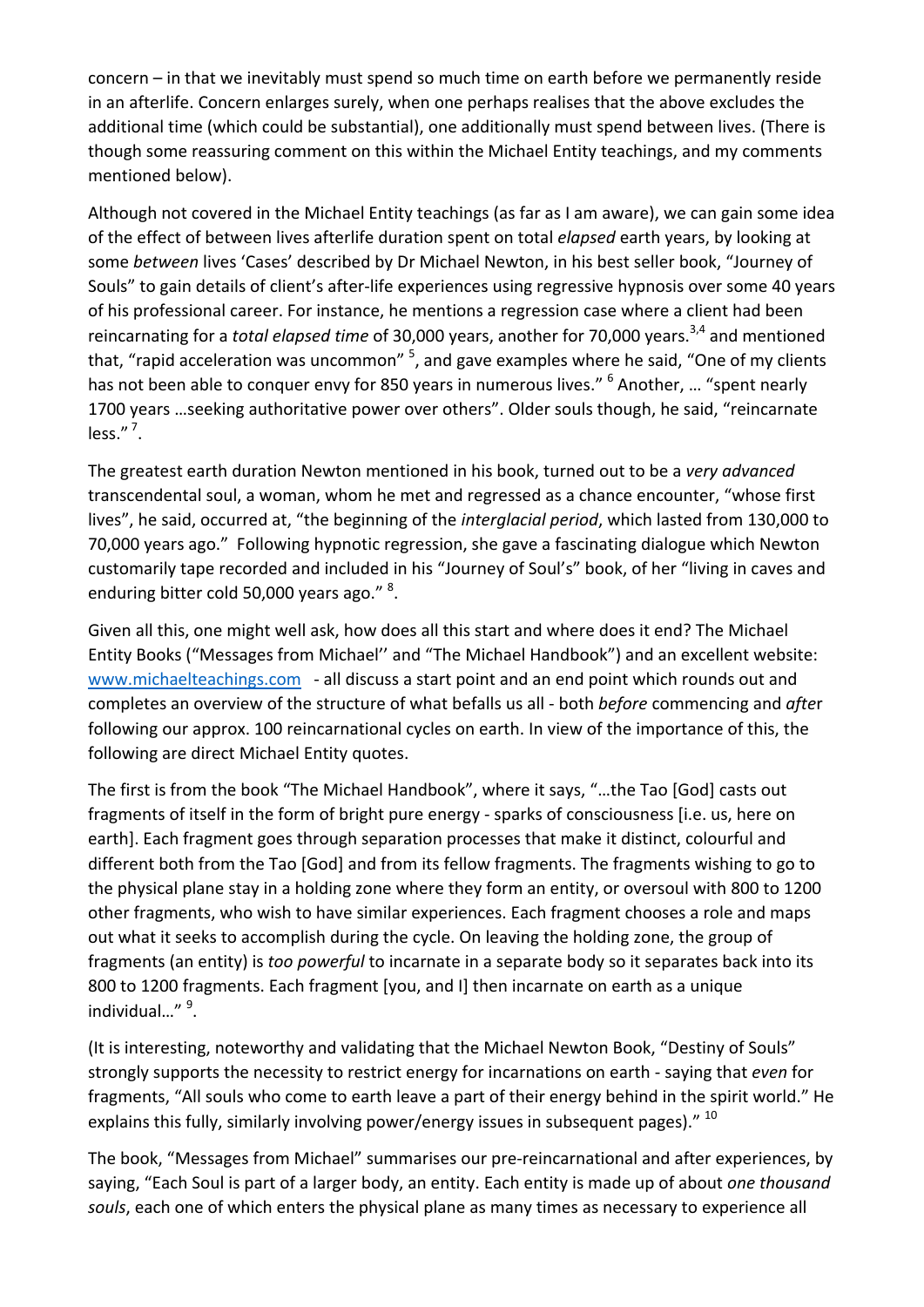aspects of life and achieve human understanding. *At the end of cycles* on the physical plane, the fragments *once again reunite* as we have reunited." Also, "Life itself is the purpose, and is only one stage of evolution - which proceeds in an awesomely ordered, unalterable line until the created evolves to become the creator." <sup>11</sup>

To complete the picture, approaching the end of one's earth incarnations as an "old soul", the Michael entity says: "Many of your entity fragments have finished their cycles on the physical plane and are reunited. Strength comes from those fragments which have already integrated. You are part of this entity, not separate from it, but there is now a partition between you and those fragments available, so to speak. It is up to you whether you can draw upon the conglomerate knowledge. You must first be able to perceive it. A large part of your time is now being spent *off the physical plane* and this *time grows longer as more and more of the original entity becomes integrated*. The pull is almost irresistible now. More than half the time allotted to *sleep* you now spend on the astral plane [the first evolutionary step in an afterlife] where you can approach those fragments you are seeking. <sup>12</sup> All over the world, [at this old soul level] entity fragments are searching for that feeling of home. Some do not know what they are search for, but they experience the emptiness."  $^{13}$  The Michael Entity hastens to allay any concerns regarding loss of identity or freedom in response to a concern expressed by a member attending this mediumistic session, by denying this and saying, "The whole is the sum of the parts. We are an entityintegrated whole. There is no sense of loss, wistfulness, poignancy, or what have you. The loss is only perceived on the physical plane. Now we are whole." The Michael Entity goes on to say that, "Right now you feel that the loss of individuality will be felt as pain. This is not true. Individually is painful, but not once integrated." <sup>14</sup>

It seems to me on reflection that it is surely little wonder that soul fragments strongly wish to be reunited for a number of reasons. Obviously as inferred by the Michael Entity, soul integration means from that point on, individual "fragments" like you and I, will never again be lonely. We will in fact have approx. a thousand other souls to communicate and associate with forever, yet we still have our freedom to do whatever we wish and to travel anywhere that we wish independently - and without loss of our individually. Also, the knowledge and life experience of all the earth and other experiences will instantly be available to all soul fragments in the group, including each of us. Likewise, the cumulative knowledge, but also energy available to the whole entity comprising approx. 1000 soul fragments would be awesome, perhaps suggesting the possibilities of joint latent paranormal capabilities to create and benefit others far beyond our current knowledge. Given all this, it seems that if the number of reincarnations and our likely total elapsed time of reincarnations seems daunting (as it does to me), then the rewards surely seem worth the pain. Also, with multiple reincarnations, there is always the opportunity of savouring many different lives in diverse locations/cultures, multiple opportunities to gain satisfaction from personal achievements, meeting challenges, gaining knowledge slowly so that we absorb it fully, and for interrelating continuously with other souls which obviously will enable many opportunities to help if required - as it seems we always gain greatest satisfaction by helping others. The other good news is that since reincarnational cycles always move forward there is little chance that those reading this article still have left anywhere near the maximum of approx.100 reincarnations still to go, but rather a number of readers may only have a few.

Finally, in case the Michael Entity teachings might seem *fanciful*, there is considerable correlation with other similar esoteric teachings literature *which strongly supports its validity* – particularly with Robert Monroe's last book on O.O.B research exploration, "Seth" teachings covered in Jane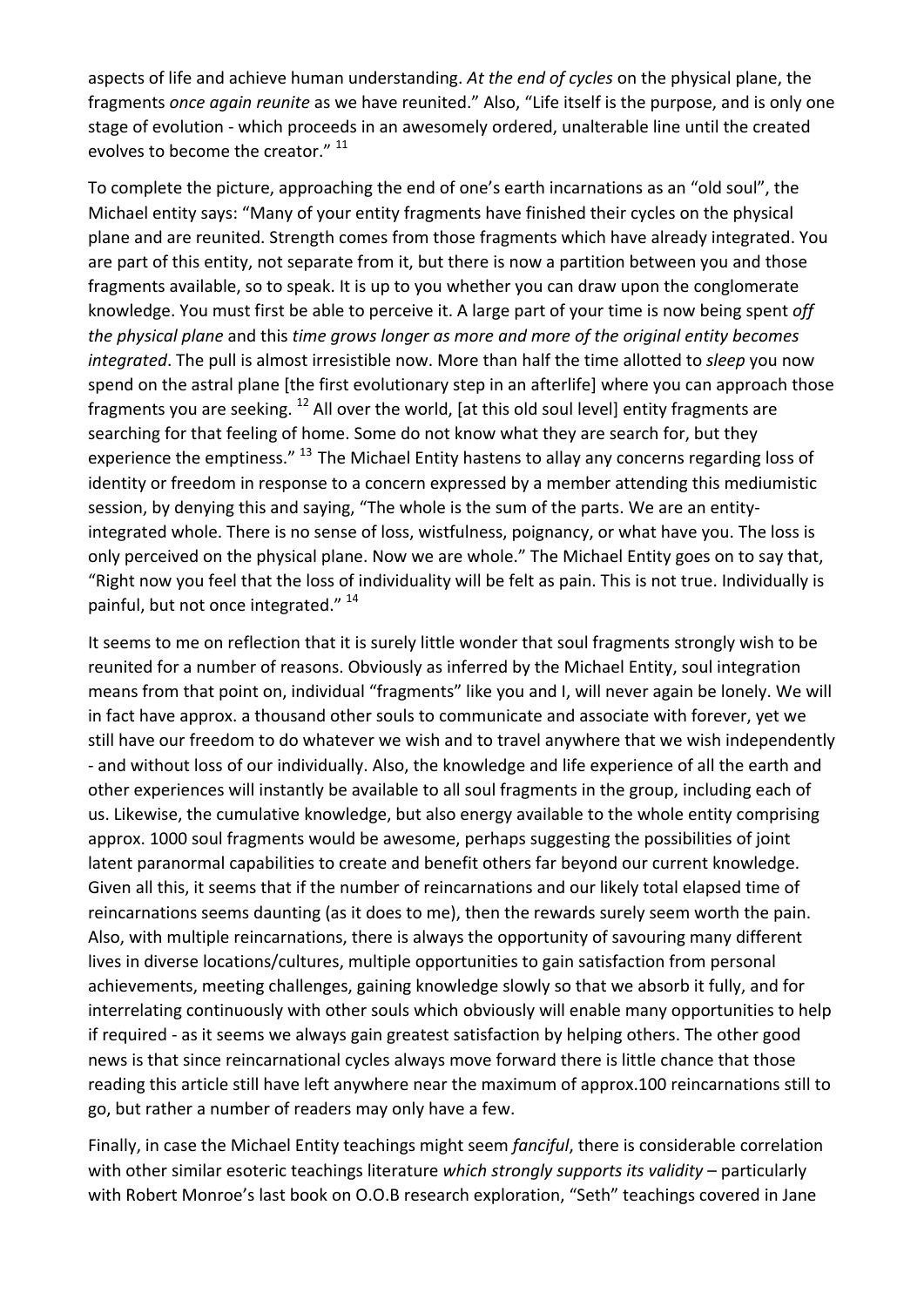Roberts's books, Michael Newton's book, Journey of Souls (mentioned above) and others, as follows.

The fact that we are inherently always *associated* with some 'thousand fragments belonging to our complete entity', is mentioned in the book, "Afterlife Teachings of St Stephen, the Martyr", by the author, the Rev. Michael Cocks, where St Stephen said, "I am Stephen and I reincarnate possibly a thousand fold" "My consciousness, as is your consciousness, is a thousand fold, is not divided, it is the guest in many physical thoughts, brains, or what you think of as consciousnesses, the "whole" of me…" <sup>15</sup> . (Even Christ said, "The least of you will become a *thousand*," - Isaiah 60:22.) From Jane Robert's book, "Seth Speaks", "Each reader is a portion of his or her own *entity* ...." <sup>16</sup>. Also, "The soul or *entity* is not diminished but expanded through reincarnations." <sup>17</sup> "Seth" also states that we all leave our body routinely during *sleep* or trance to be involved in after-life matters as follows, "In *sleep* and dream states you are involved in the same dimension of existence in which you will have your after-death experiences." <sup>18</sup>

Towards the end of Robert Monroe's last book ("Ultimate Journey") and life, he relates how, while in an OOB/remote viewing state, he decided to see if he could examine the characteristics of his own *non-physical* structure <sup>19</sup>. To his shock, he found he comprised many personality selves (spit personalities with different egos) *corresponding to each of his reincarnations*. From that point on he found he could remember details of any of his own reincarnations at will and mentions details in his book of some of these incarnations. At a later O.O.B journey, he claims he met a representative of all of his personality selves who advised him, that they all had now experienced everything that was required of them for a final transition, but it was up to him to determine what experience remained for him to complete. Once that had occurred, therefore his next life would be the last for them all. Their "Executive Committee" also mentioned the desire for them all including Monroe, to search for any "lost" personality selves (those who had become "earthbound"), to regroup before their collective final transition i.e. to reunite as a complete entity with other fragments, as covered in the Michael Entity books above. He was also informed that many of these *had chosen to assist him* on occasions during his life (it seems, like guides!). When Monroe asked of the Executive Committee representative, "How many lifetimes are there? He was told "A thousand perhaps or more" so, as would be expected, this must have included Monroe's other *entity* soul fragments wishing reunification as well.

Obviously with disparate methods of sourcing teaching on afterlife matters such as using three cases of direct voice mediums, (The Michael Entity books, "The Afterlife Teachings of St Stephen, the Martyr" book and the "Seth Speaks" book), regressive hypnosis to life-between-lives ("Journey of Souls") and finally an direct perception by a famous O.O.B. researcher, Robert Monroe with his classic book "Ultimate Journey", plus a Biblical quote from Christ - all giving compelling correlation support to what the Michael Entity says in his books; the scientific probability that all such teachings are correct and truthful must be extremely high.

Note: Comparability and correlation analysis is a useful and recognised standard scientific methodology. It is widely used universally by acceptance testing laboratories around the world, to vet manufactured supplies against technical specifications for major corporations.

## References:

## [http://www.michaelteachings.com/soul\\_age\\_index.html](http://www.michaelteachings.com/soul_age_index.html) (1)

"The Michael Handbook", by Jose Stevens and Warwick-Smith Simon, Loc. 775, (2), Loc. 380 (9)